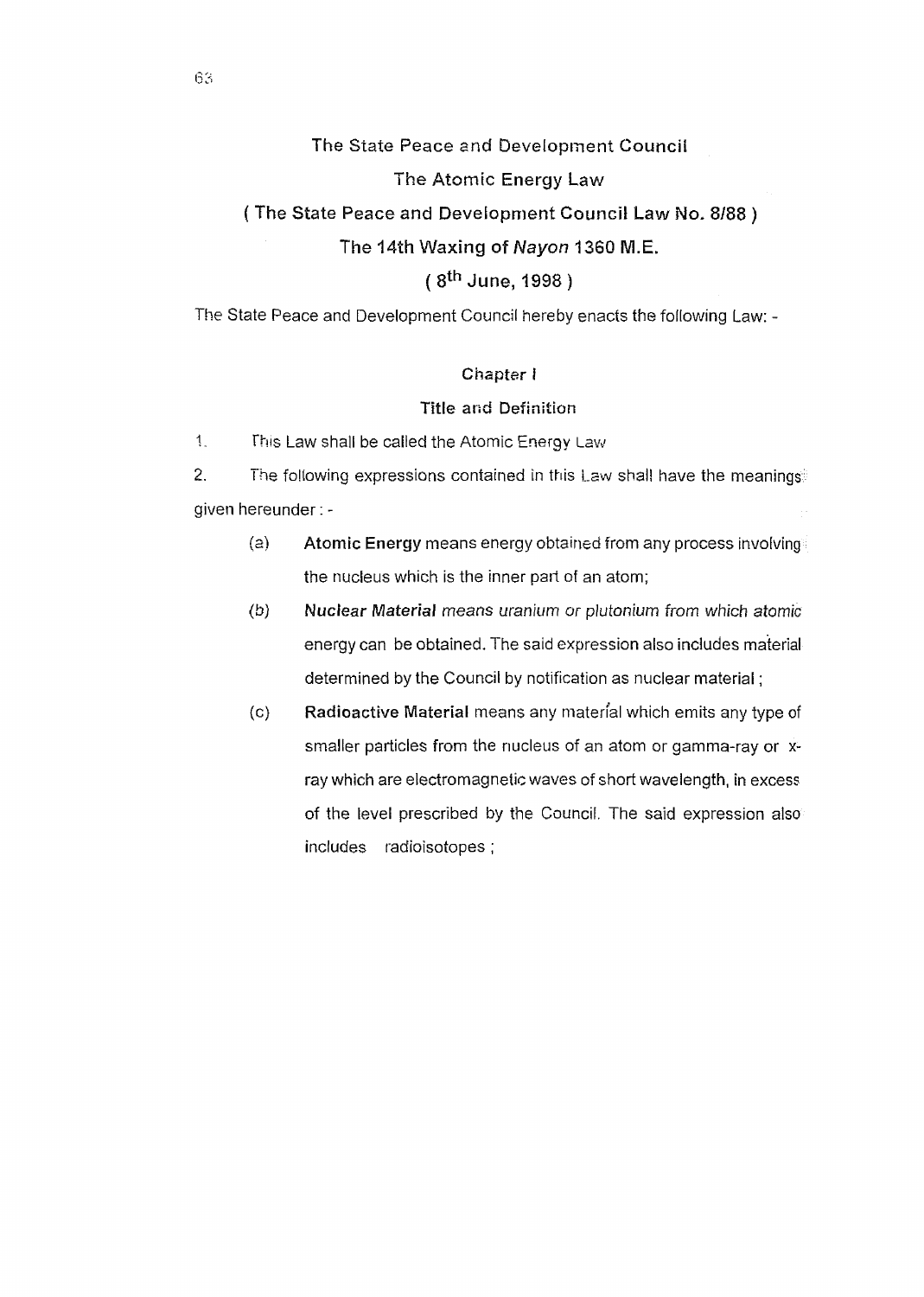- (d) **Radiation** means any kind of emission of atom or particles smaller than atom or gamma-ray or x-ray. The said expression does not include sound wave, radio wave, microwave, infra-red ray and ordinary light;
- (e) **Irradiation Apparatus** means a device capable of emitting radiation. The said expression also includes a device capable of emitting radiation declared by notification by the Council;
- (f) Council means the Atomic Energy Council formed under section 4 of this Law;
- (g) **Ministry** means the Ministry of Science and Technology;
- (h) **Department** means the Department of Atomic Energy.

### **Chapter** II

### **Objectives**

- 3. The objectives of this Law are as follows: -
- (a) to develop atomic energy utilization in the State;
- (b) to ensure safety in utilization of atomic energy in the State;
- (c) to lay down and carry out measures for prevention of atomic radia tion effects on man and environment:
- (d) to enable communication with local and foreign research institutes and organizations for the development of knowledge and technology relating to atomic energy.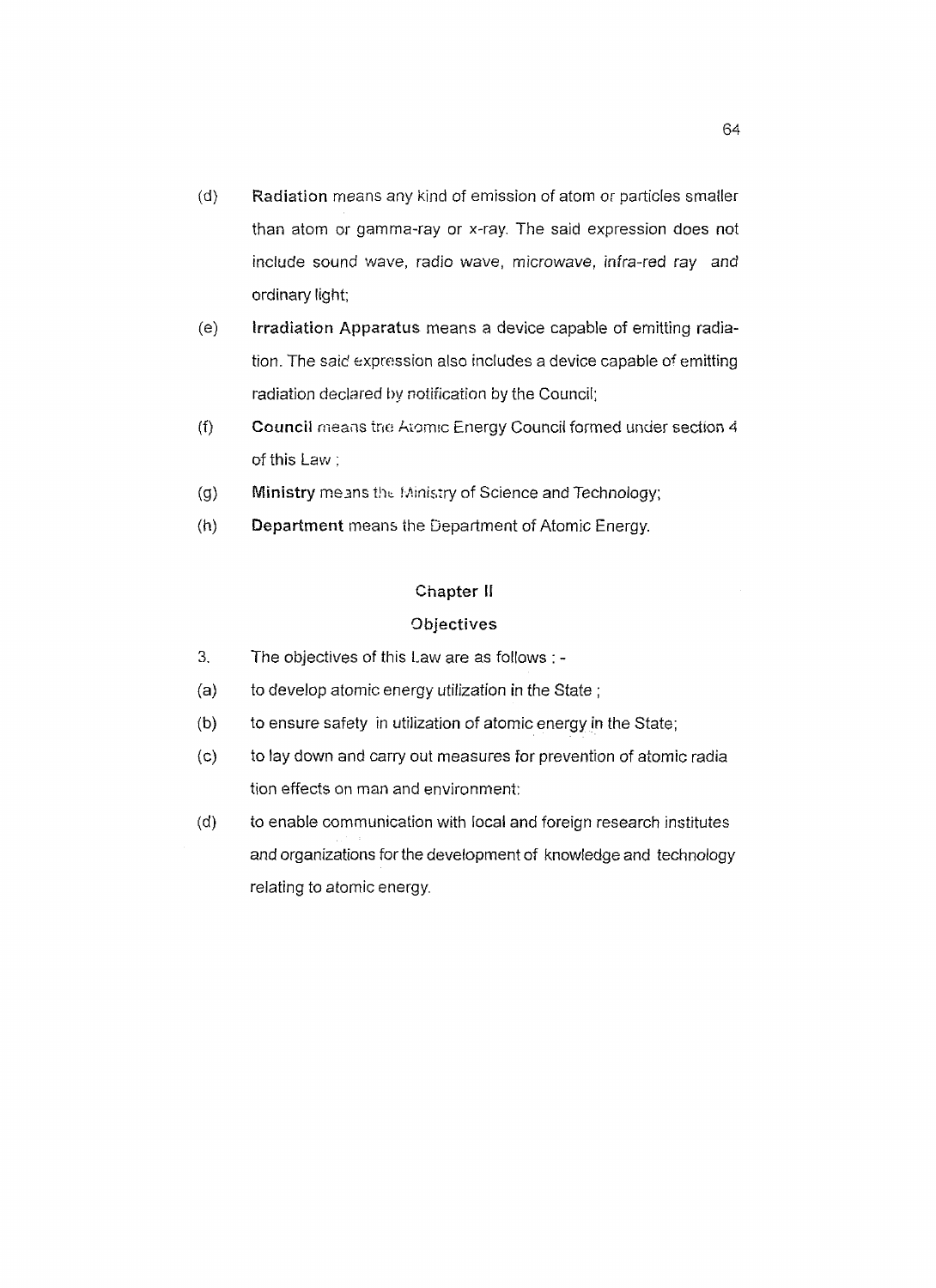# Chapter lll

# Formation of the Atomic Energy Council

| 4.                                 |     | The Ministry:-                                                     |           |  |
|------------------------------------|-----|--------------------------------------------------------------------|-----------|--|
| (a)                                |     | shall, with the approval of the Government, form the atomic Energy |           |  |
|                                    |     | Council comprising the following persons : -                       |           |  |
|                                    | (1) | Minister                                                           | Chairman  |  |
|                                    |     | Ministry of Science and Technology                                 |           |  |
|                                    | (2) | Ministers or Deputy Ministers from                                 | Members   |  |
|                                    |     | relevant Ministrie;                                                |           |  |
|                                    | (3) | Heads of Government Departments                                    | Members   |  |
|                                    |     | and Organizations relevant to atomic energy                        |           |  |
|                                    | (4) | Suitable Scientists                                                | Members   |  |
|                                    | (5) | Director General                                                   | Member    |  |
|                                    |     | Department of Advanced Science and                                 |           |  |
|                                    |     | Technology                                                         |           |  |
|                                    | (6) | Director General                                                   | Secretary |  |
|                                    |     | Department of Atomic Energy                                        |           |  |
| (b)                                |     | may, in forming under sub-section (a), determine the Vice-Chairman |           |  |
| and Joint Secretary, if necessary. |     |                                                                    |           |  |

5. A Council member who is not a Government servant is entitled to receive remuneration prescribed by the Ministry.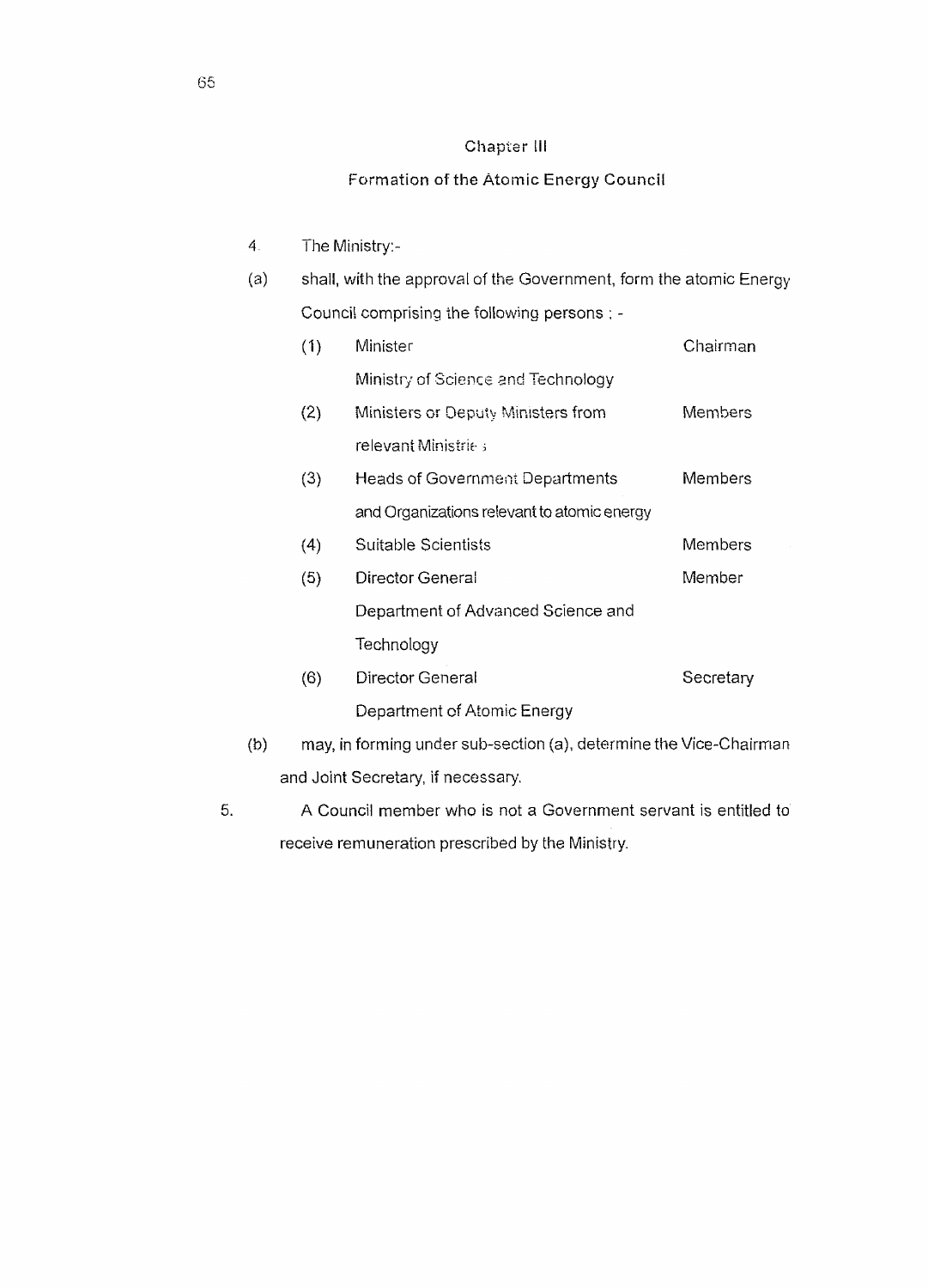### Chapter IV

### Duties and Powers of the Council

- 6. The duties and powers of the Council are as follows : -
	- (a) laying down the policy and giving guidance in respect of having necessary controls in utilizing atomic energy;
	- (b) laying down short-term and long-term plans relating to atomic energy and giving guidance and supervision to implement such plans;
	- (c) giving guidance and supervision in respect of utilization. production, storage distribution, sale, import, export or disposal of nuclear material, radioactive material or irradiation apparatus,
	- (d) prescribing in conformity with internationl standards, to enable having necessary controls in respect of nuclear material, radioactive material or irradiation apparatus;
	- (e) giving guidance and supervision in respect of registration and issuance of business licence of nuclear material, radioactive material or irradiation apparatus;
	- (f) laying down programmes to enable communication and cooperation with local and foreign research institutes and organizations relating to atomic energy;
	- (g) laying down policy and giving guidance in respect of research work relating to utilization, production, development and disposal of atomic energy;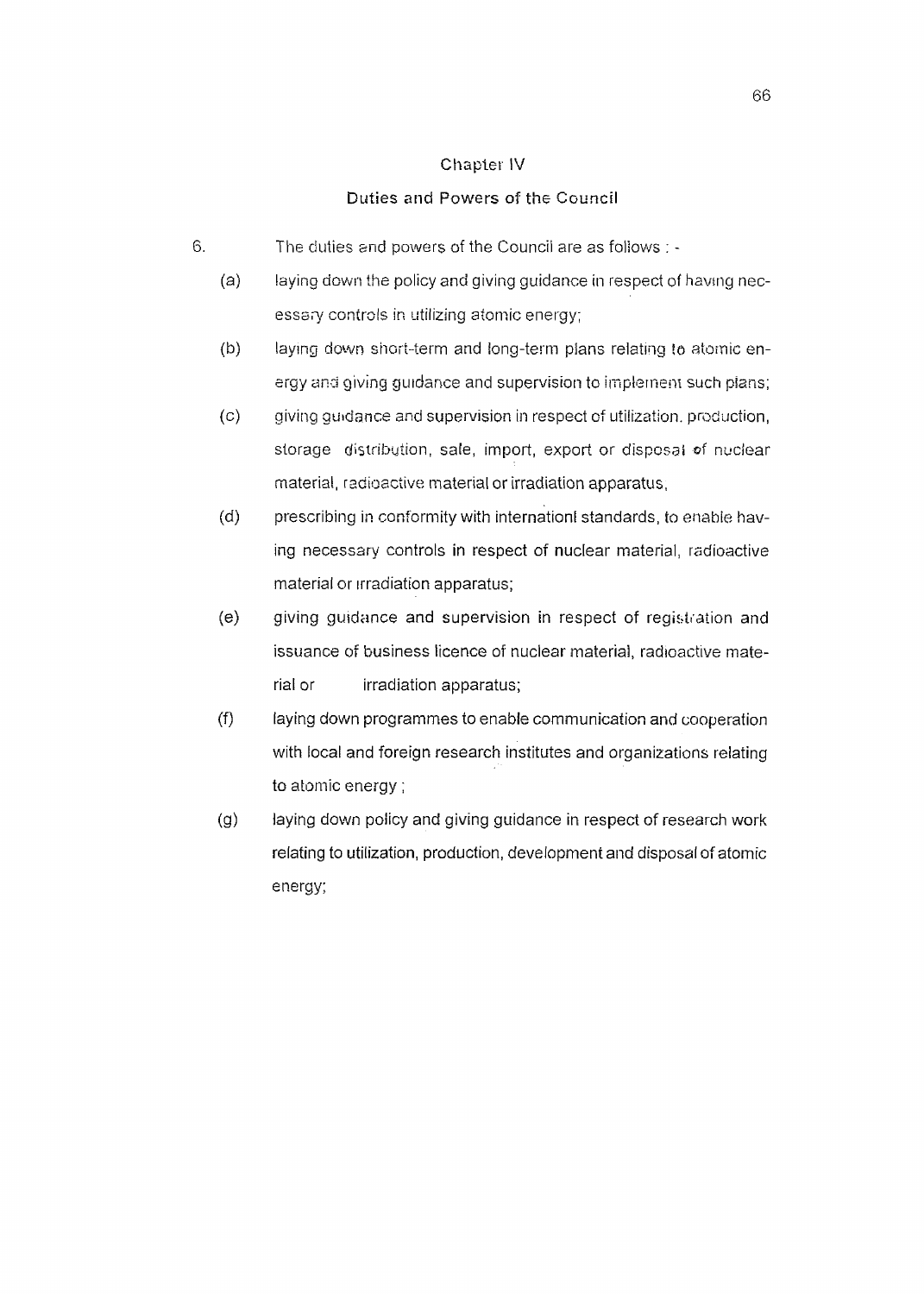- $(h)$  submitting suggestions to the Government in respect of international conventions and provisions relating to atomic energy;
- (i ) coordinating with relevant Ministries in repect of teaching subjects relating to atomic energy in the universities, degree colleges, colleges and institutes;
- (i) giving guidance for dissemination of knowledge relating to effects of atomic energy among the public.

# **Chapter V**

# Duties and Powers of the Ministry

- 7. The Ministry shall:-
	- (a) prescribe registration fees, tenure of registration certificate and terms and conditions of registration certificate;
	- (b) prescribe licence fees, tenure of licence and terms and conditions of licence;
	- (c) with the approval of the Government, prescribe remuneration for service relating to atomic energy.
- 8. The Ministry :
	- (a) may, in coordination with the relevant Ministries, assign duties to any suitable personnel as inspector for enabling the performance of inspection works on nuclear material, radioactive material or irradiation apparatus;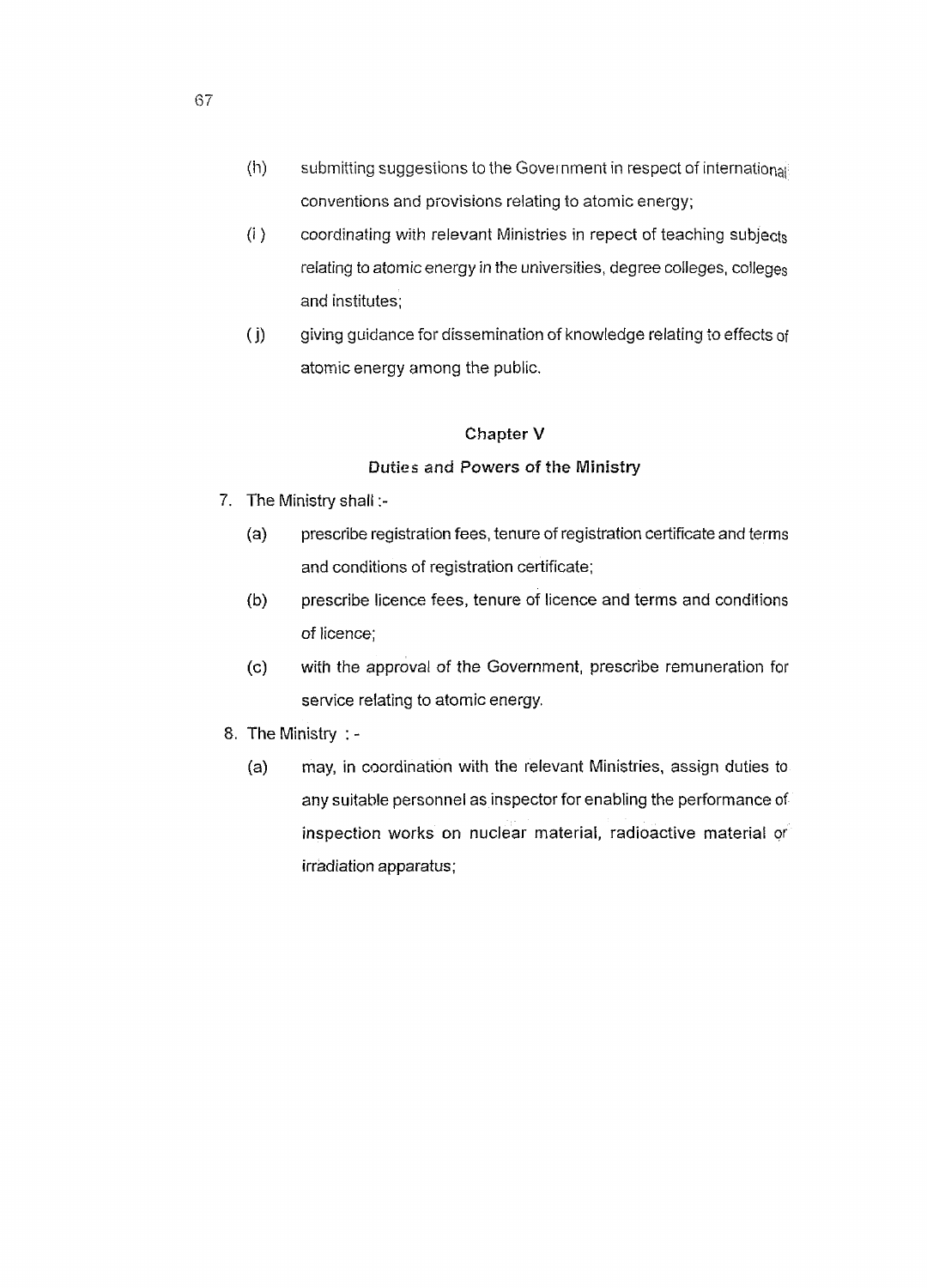- (b) shall perscribe the duties and functions of the inspector assigned duty under sub-section (a).
- 9. The Ministry may assign duty to suitable persons to enter and search, in accordance with the stipulations, land area, building, vehicle, vessel or aircraft believed to be involved in an offence under this Law.
- IO. The Ministry : -
	- (a) Shall perscribe the duties and functions to be carried out by the Department;
	- (b) may exempt any Government Department or Organization from compliance with any provision contained in this Law.

## **Chapter VI**

# **Duties and Functions of the Department**

- 11. The duties and functions of the Department are as follows : -
- (a) carrying out research works relating to practical applications of atomic energy;
- (b) carrying out advanced research works so that the research works that have already been successful at laboratory level may reach production level;
- (c) recognizing and inspecting primary and secondary standard laboratories;
- (d) communicating and cooperating with local and foreign research institutes and organizations relating to atomic energy;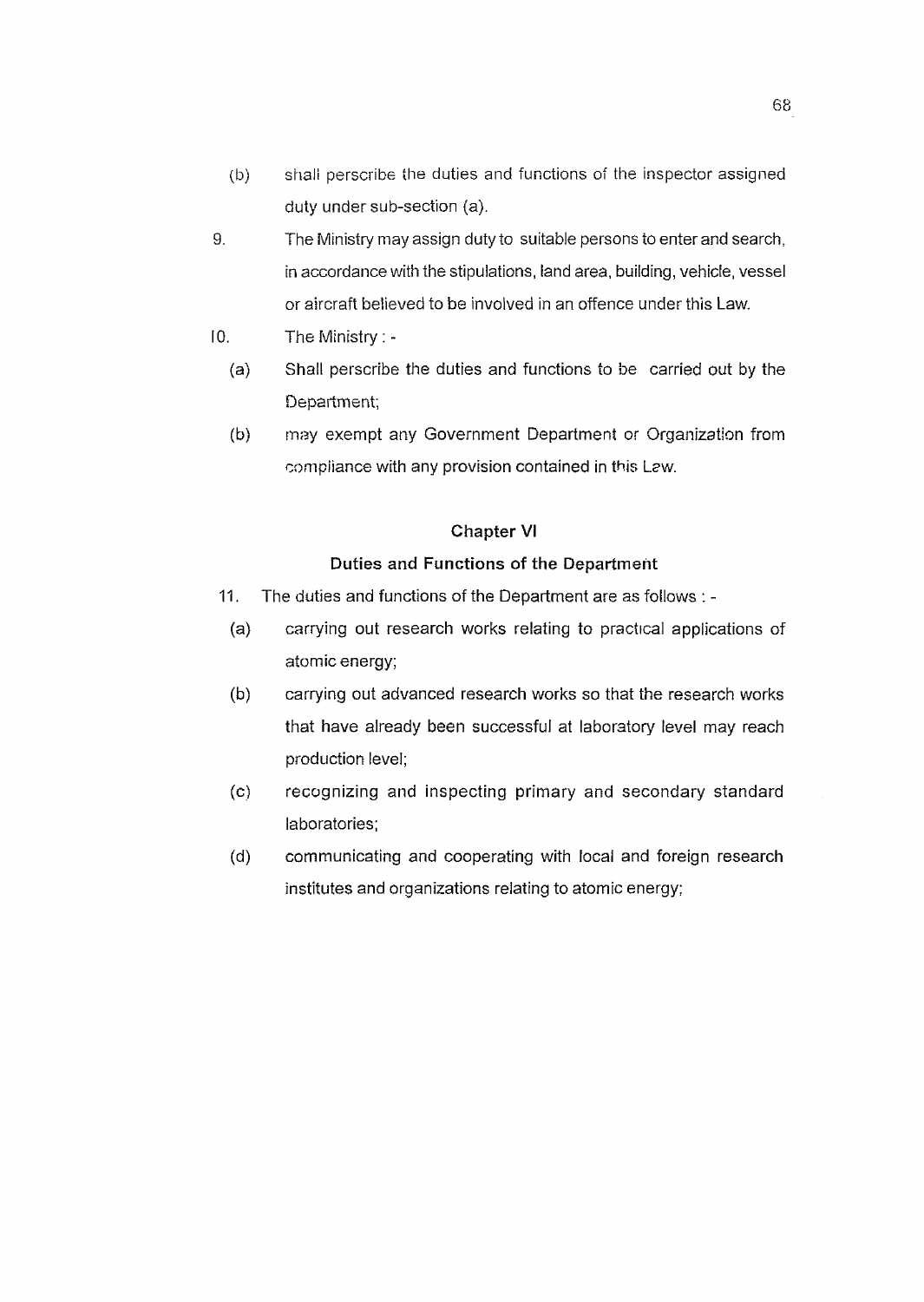- $\langle e \rangle$  carrying out research and development works relating to utilization of atomic energy and protection from atomic radiation;
- $(f)$  inspecting and testing machinery equipment relating to atomic energy;
- (g) determining nuclear material, radioactive material or irradiation apparatus, that is not suitable for further utilization or retention;
- $(h)$  with respect to nuclear material, radioactive material or irradiation apparatus : -

(i) issuing registration certificate for keeping in µosses3ion of thesame; (ii) issuing licence for diffization, production, storage, distribution or sale of the same;

- $(i)$  holding and attending local and foreign seminars and conferences on atomic energy, exchanging scientists and cooperating with the same;
- (i) coordinating with relevant Government Departments and Organizations in respect of teaching subjects on atomic energy in the universities, degree colleges, colleges and institutes,
- (k) carrying out dissemination of knowledge relating to effects of atomic energy among the public;
- (l) supervising the performance of duties and functions of the inspector;
- (m) carrying out the duties and functions asslgned by the Council and the Ministry; submitting its report on work performance to the Council and the Ministry.
- 12. The Department is entiled to receive remuneration prescribed by the Ministry for sevice relating to atomic energy.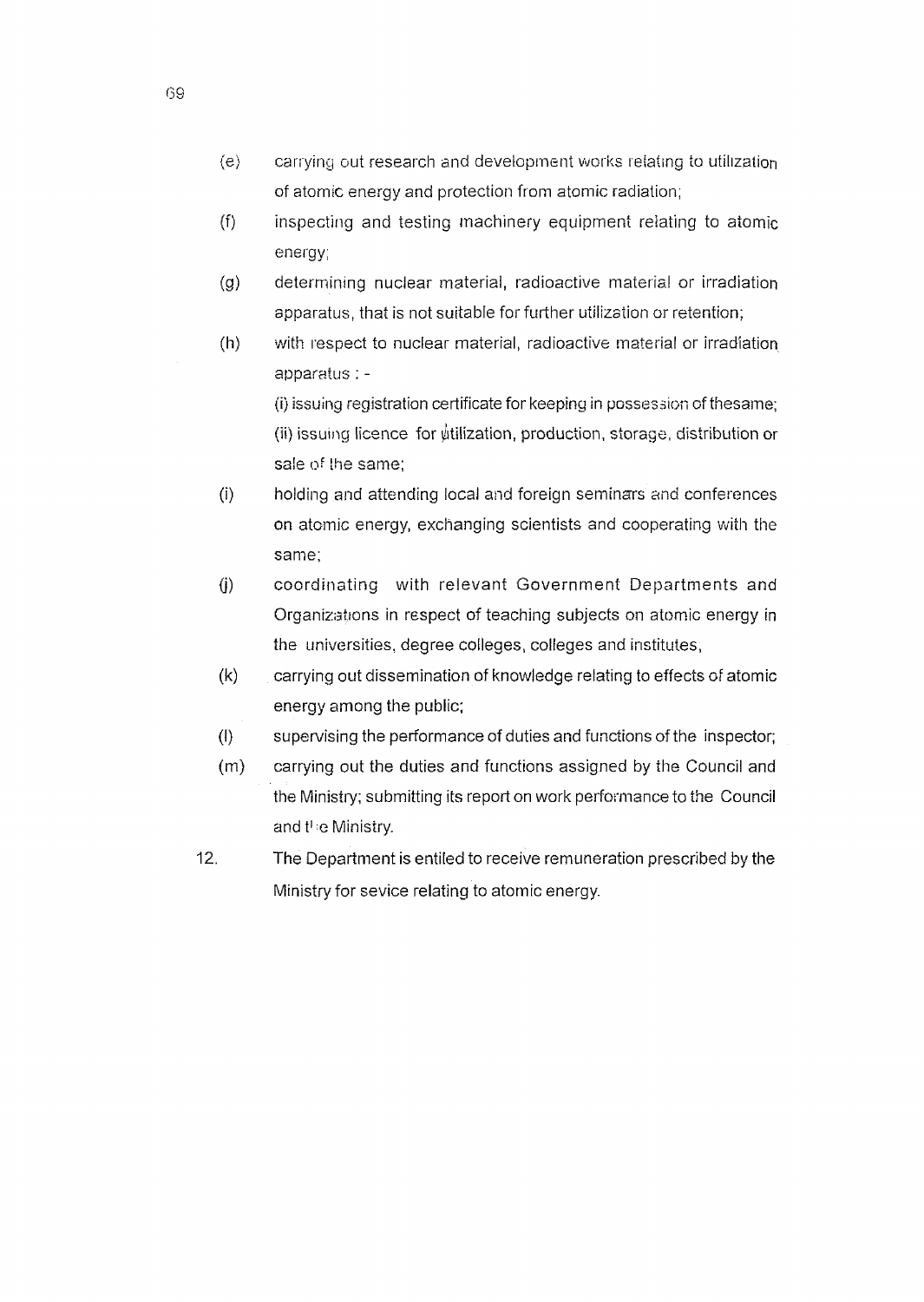# **Chapter VII**  Registration Certificate

13. A Person in possession of any kind of nuclear material, radioactive material er irradiation apparatus shall, within 30 days from the date of being in possession of the same, apply to the Department in accordance with the stipulations in order to obtain the registration certificate.

14. The Department may, after scrutinizing the application under section 13 in accordance with the stipulations, permit or refuse to issue the registration certificate.

15. The registration fee, the tenure of registration certificate and terms and conditions of the registration certificate are as prescribed by the Ministry.

16. A person who has received the registration certificate shall : -

- (a) abide by this Law and rules, procedures, orders and directives made under this Law;
- (b) pay the fees due under this Law, in accordance with the stipulations, in Myanmar currency or in foreign currency or in both.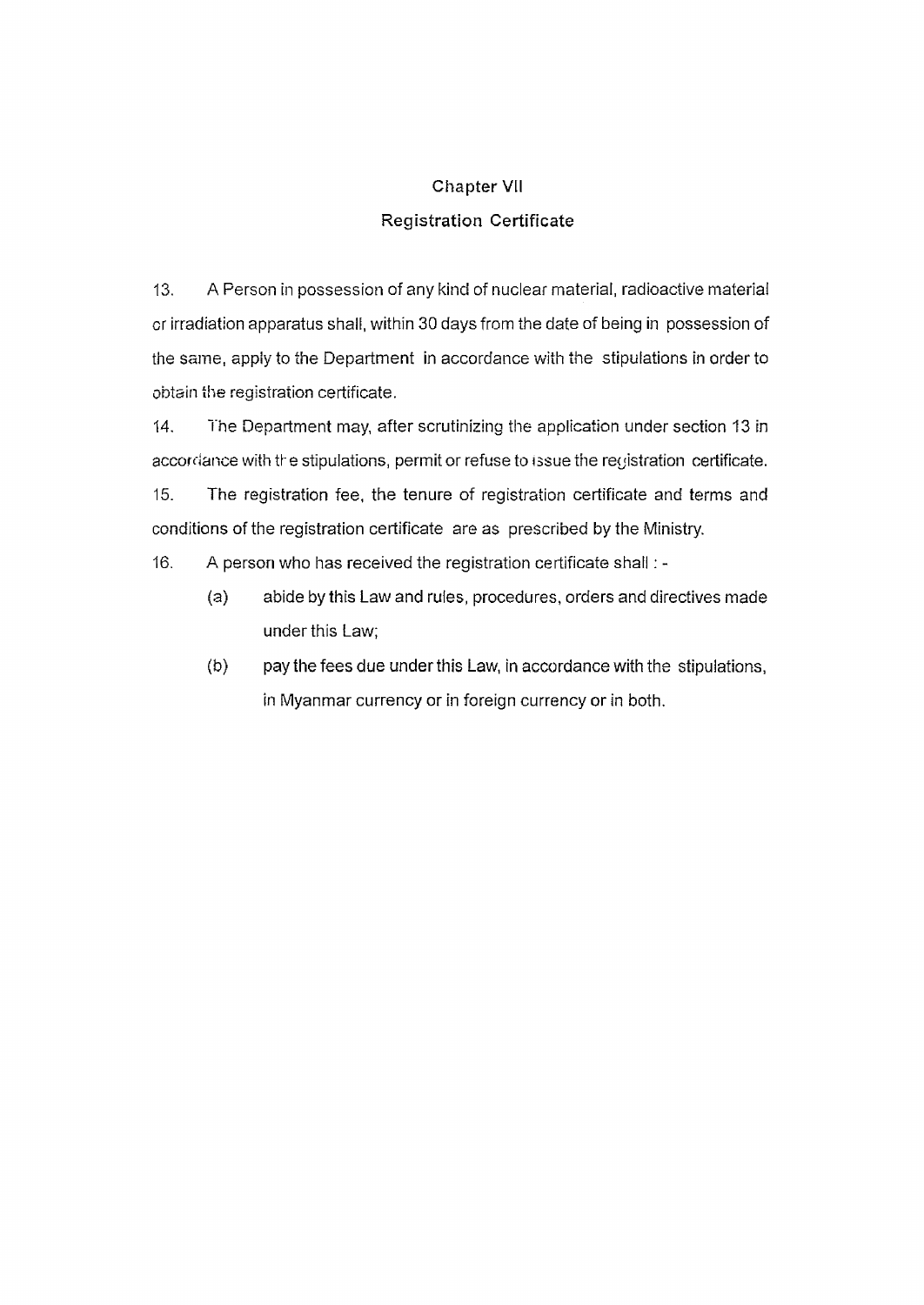# **Chapter VIII**

# **Licence**

17. A person who has received the registration certificate shall, if desirous of utilizing, producing, storing, distributing or selling nuclear material.radioactive material or irradiation apparatus, apply to the Depariment in accordance with the stipulations, in order to obtain the licence.

18. The Department may, after scrutinizing the application under secton 17 in accordance with the stipulations, permit or refuse to issue the licence.

19. The licence fee, the tenure of licence and terms and conditions of the licence are as prescribed by the Ministry.

20. The person who has received the licence shall:-

- (a) abide by this Law and rules, procedures, orders and directives made under this Law;
- (b) abide by the terms and conditions contained in the licence;
- ( c) pay the fees due under this Law, in accordance with the stipulations, in Myanmar currency or in foreign currency or in both.

## **Chapter IX**

## **Prior Permission**

21. A person desirous of importing or exporting any kind of nuclear material, radioactive material or irradiation apparatus shall, before applying for import-export permit or licence to the relevant Government Department or Organization, apply to the Department in accordance with the stipulations, in order to obtain prior permission.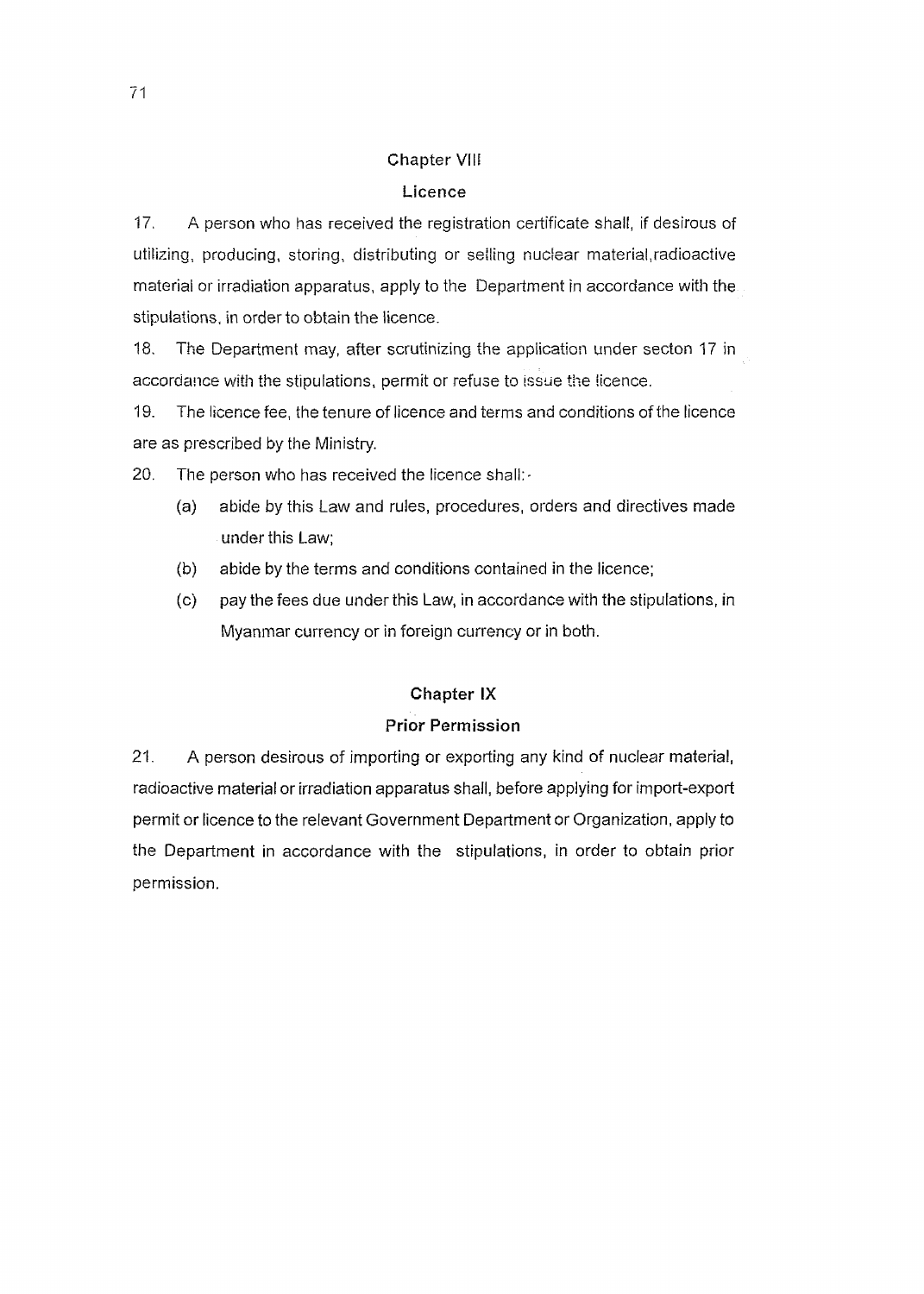22. The Department may, after scrutinizing the application under section 21 in accordance with the stipulations, or refuse to grant prior permission.

23. The Government Department or Organization authorized to issue import- export permit or licence may grant permission to import or export only the nuclear material, radioactive material or irradiation apparatus that are in conformity with the prior permission granted by the Department.

# **Chapter X**

### **Taking Administrative Action**

24. The Department may pass any of the following administrative orders on the person who h ts obatined registration cerlficate, on violation c *i* any provision contained in section 16 or the person who has obtained lrcence, on violation of any provision contained in section 20: -

- (a) revocation of registration certificate or licence for a limited period;
- (b) cancellation of registration certificate or licence.
- 25. (a) The person whose registration certificate or licence is revoked for a limited period may, on expiry of the said period, apply to the Department to regain the registration certificate or licence.
	- (b) The Department may, after scrutinizing the application under sub-section (a) in accordance with the stipulations, re-issue the registration certificate of licence.

26. If the person who has obtained the registration certificate or licence has had the registration certificate or licence cancelled, he shall abide by the directives issued by the Department, in respect of the nuclear material, radioactive material or irradiation apparatus.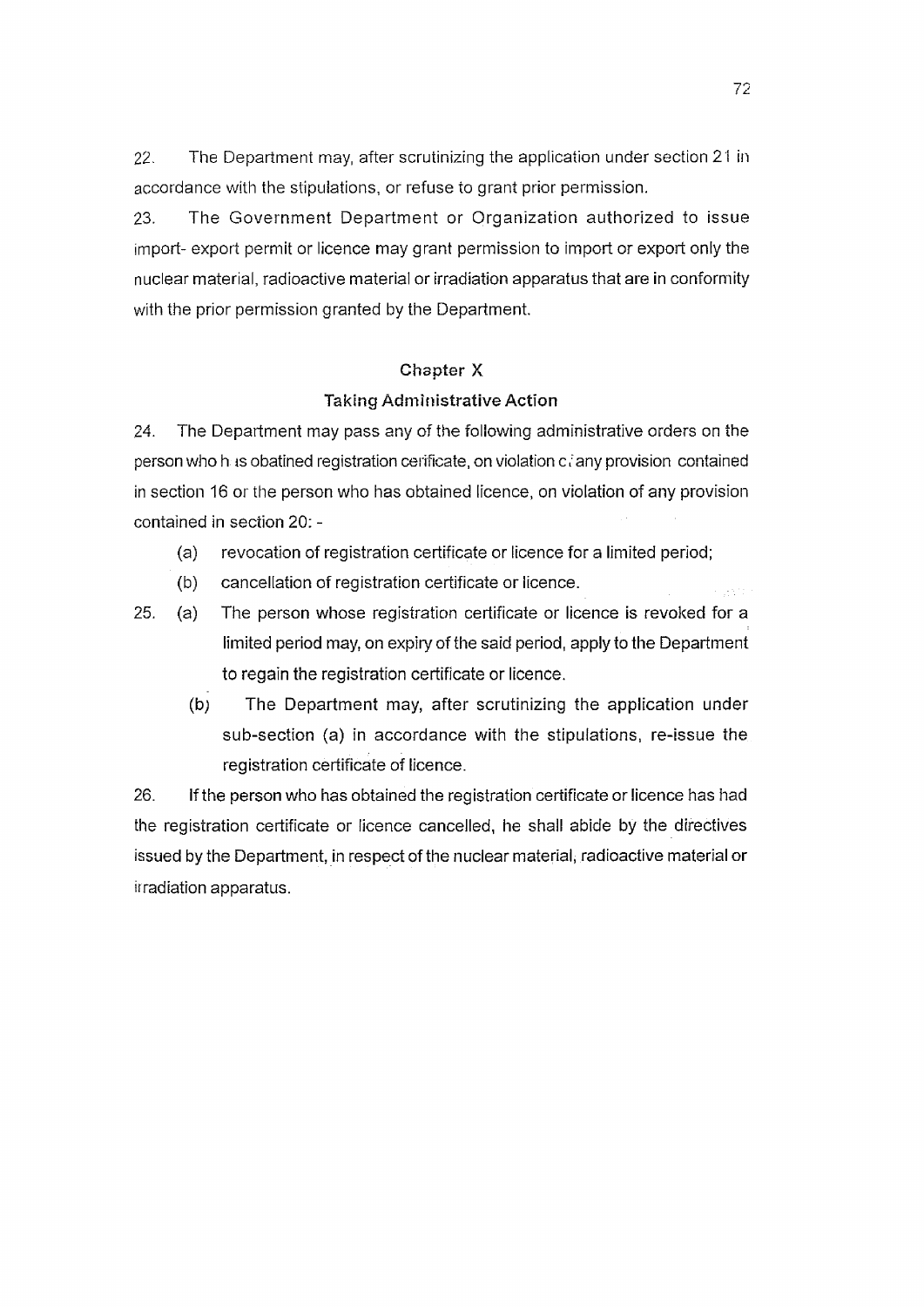### Chapter XI

### Appeal

27. A person who ts dissatisfied with the order or decision made by the Department under this Law many prefer an appeal to the Ministry within 30 days from the date of passing such order or decision.

28. The decision of the Ministry shall be final and conclusive.

### **Chapter XII**

### **Prohibitions**

29. No person shall, if application has not been made for a registration certificate in accordance with this Law or if the application for a registration certificate has been refused by the Department, keep in possession nuclear material, radioactive material or irradiation apparatus,

30. No person shall, without a licence, utilize, produce, store, distribute or sell nuclear material, radioactive material or irradiation apparatus,

31. No person shall without prior permission of the Department, import or export nuclear material, radioactive material or irradiation apparatus.

32. No person shall keep in possession, utilize, produce, store, distribute or sell nuclear material, radioactive material or irradiation apparatus determined by the Department as being not suitable for further utilization or retention.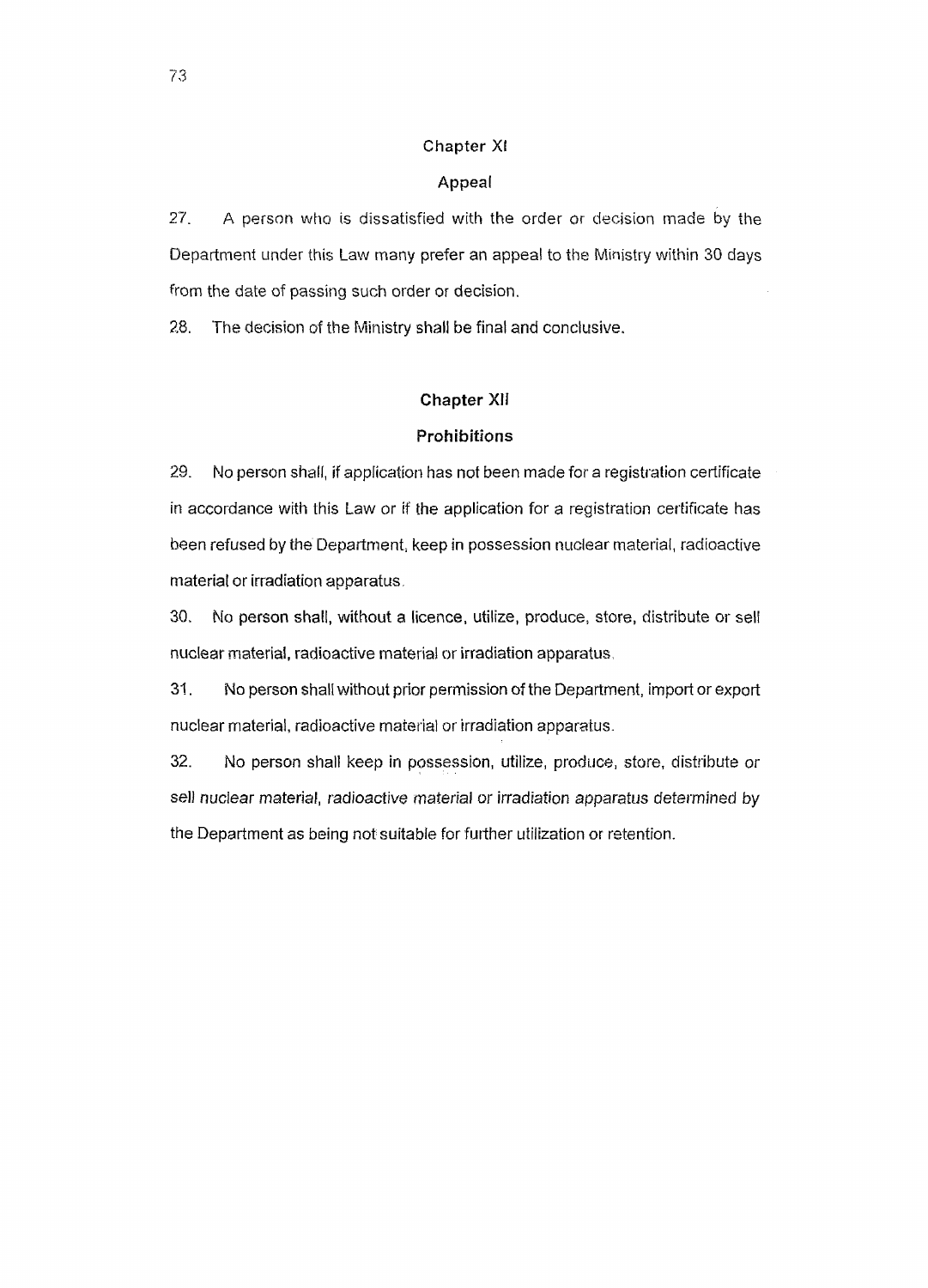## Chapter Xlll

### Penalties

33. Whoever violates the provision contained in section 29 shall, on conviction be punished with imprisonment for a term which may extend to 3 years or with fine or with both. In addition, the exhibits relating to the offence shall also be confiscated. 34. Whoever violates any provision contained in section 30, section 31 or section 32, shall, on conviction be punished with imprisonment for a term which may extend to 7 years and also be liable to a fine. In addition, the exhibits relating to the offence shall also be confiscated.

# **Chapter XIV**

### **Miscellaneous**

35. The Department shall : -

(a) bear the expenses of the Council;

 $(b)$  . undertake to perform the office works of the Council.

 $36.$  ln, an offence prosecuted under this Law, the report on findings by analysis of the Atomic Energy Department in respect of the exhibits which are the nuclear material, radioactive material or irradiation apparatus shall be conculsive evidence for such offence.

37. In instituting legal proceedings against the offender under this Law, prior sancton of the Ministry shall be obtained.

38. If an exhibit relating to any legal proceeding instituted under this Law is not easily produce able before the Court, a report or other revelant documentary